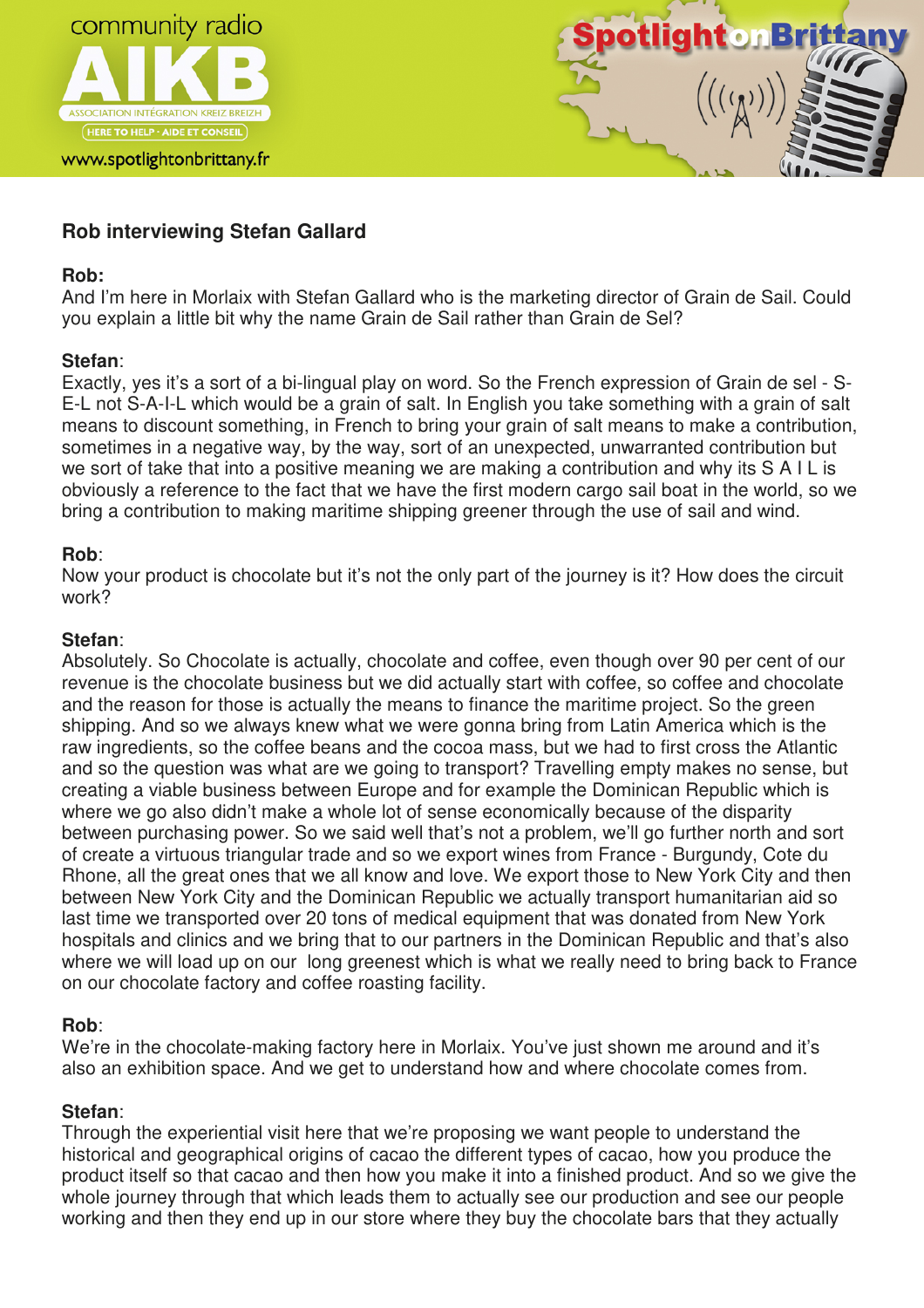

www.spotlightonbrittany.fr



saw being produced. So it's kind of cool making the whole circle and obviously when you're tasting that chocolate bar back home afterwards you will have a whole different level of appreciation for what it is that you're tasting and all of the people behind it all of the journey that that product has gone through and especially with us because it was transported by sail boat, etc, etc.

### **Rob**:

And I noticed when we arrived there was a small group of people actually making their own chocolate.

#### **Stefan**:

Yeah, so that was fun also. We said OK well we got to give people an opportunity to get their hands dirty and have fun with the product and it can't be just looking at things, it's good to be actually able to try things and so we have we call it the lab and people can come and work with one of our folks and they can actually live produce their own chocolate bars, and decide what they're gonna put in it and create craziest the recipe and then go back home and hopefully taste good, right? but at least they're actually learning what is the job of a chocolate maker through their own experience.

### **Rob**:

Tell us a little bit about the ship.

### **Stefan**:

So currently we the first modern cargo sail boat in the world which is a very small cargo ship, it's a large sailing vessel but it's a small cargo ship. It's a 24 meter ship with a payload capacity of up to 50 tons.

### **Rob**:

That's not very big considering the Atlantic trade, but still …

### **Stefan**:

But it a great place to start and it's the first marine merchant certified cargo sail boat, so that's also quite a feat in itself. But we need to go further and currently this first ship is insufficient to supply all of our production needs.

### **Rob**:

How many times does it do the circuit that you've described?

### **Stefan**:

Currently twice per year, so we're able to bring back to France about say about 75 to 80 tons realistically which is great, better than anyone else. It's a step in the right direction, but it's only about 50, 55 per cent of our needs, current. So that's why we have to accelerate on a second ship. So we just announced a few weeks ago the signing of the contract with the shipyard.

### **Rob**:

And where's it going to be constructed? **Stefan**: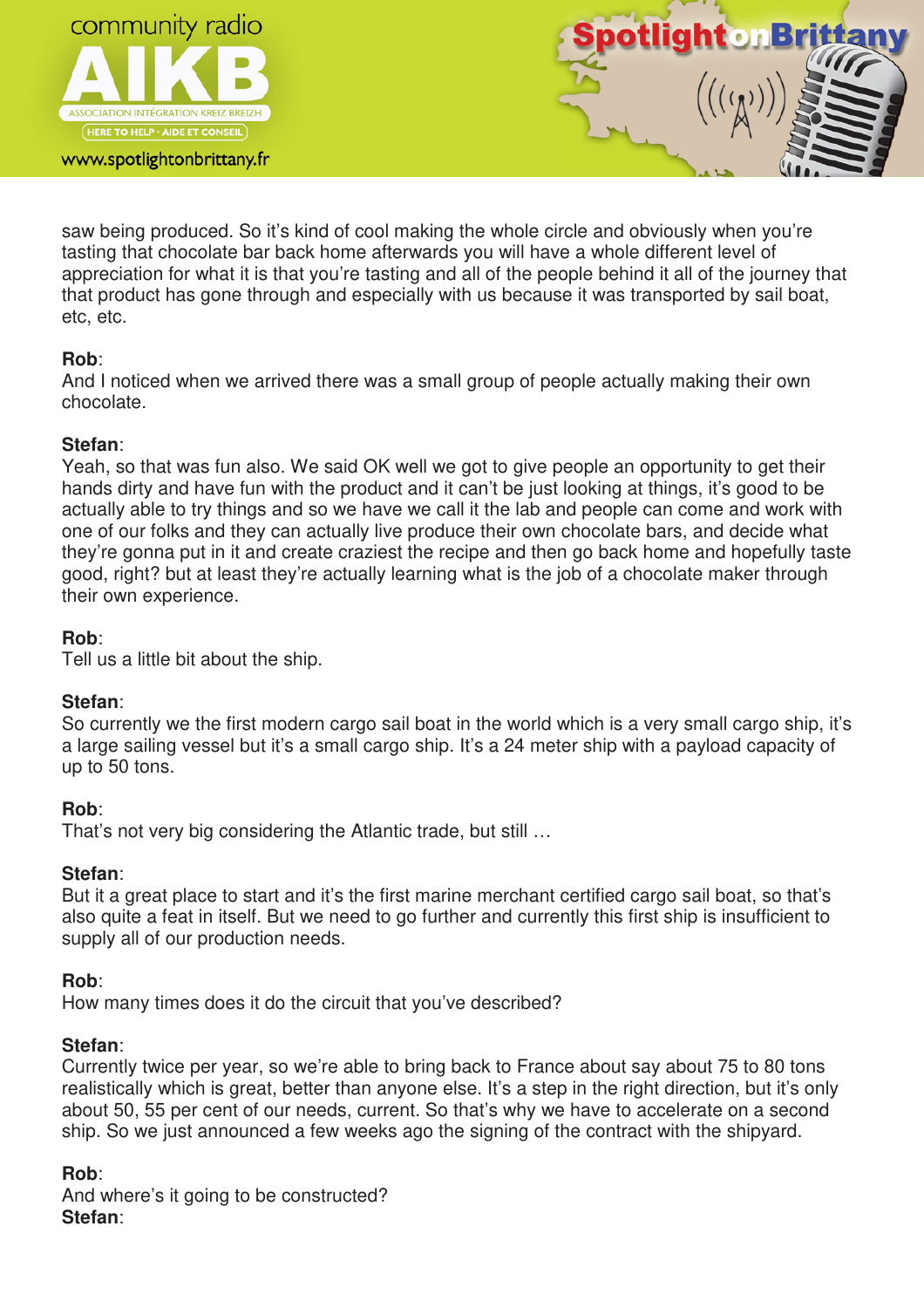

www.spotlightonbrittany.fr



It will be made by a French shipyard, but in their shipyard in Vietnam. It's an all aluminium build which is unique a 52 meter ship built in aluminium so not a lot of shipyards know how to do that. This shipyard has the capabilities in their shipyard in Vietnam. In order to build that in France it would have been probably 30-50 per cent more with no gain in quality.

### **Rob**:

And you're hoping to have that ship in service?

#### **Stefan**:

That will be, err it's supposed to be delivered at the end of 2023 so at the end of next year.

### **Rob**:

OK, and then there will be 2 ships, sail ships bringing chocolate?

#### **Stefan**:

Yes, yes and no. The first ship our smaller ship will actually be sort of re-purposed, err, so we'll use it more for European shipping and reserve the large ship which will be 52 meters with 350 tons of payload capacity so that's much more, you know, substantial for us and we'll keep that for hauling the stuff across the Atlantic.

#### **Rob**:

I should point out that just around us here are new manufacturers of all different sizes that are going to make chocolate of all different tastes.

### **Stefan**:

It's a family-friendly place that kids love learning about chocolate, so yes there are families with kids here and mums and dads and we like that a lot, absolutely.

### **Rob**:

Let's be right down to earth now - this magnificent shop and chocolate-making facility is open to the public - every day of the week apart from Sunday?

### **Stefan**:

Except for Sundays and Mondays except during the high season for like Christmas and certain holidays

### **Rob**:

So people can come and not only taste the chocolate but they can also make chocolate and also understand the whole process that's brought Grain de Sail to Morlaix. I can't help but ask you - If I didn't know I was in Morlaix, I'd think I was in the States. Could you tell us about how come you're with Grain de Sail?

### **Stefan**:

Sure, my mum is American my dad is French and I've worked and lived in both places as well as in Germany and Brazil.